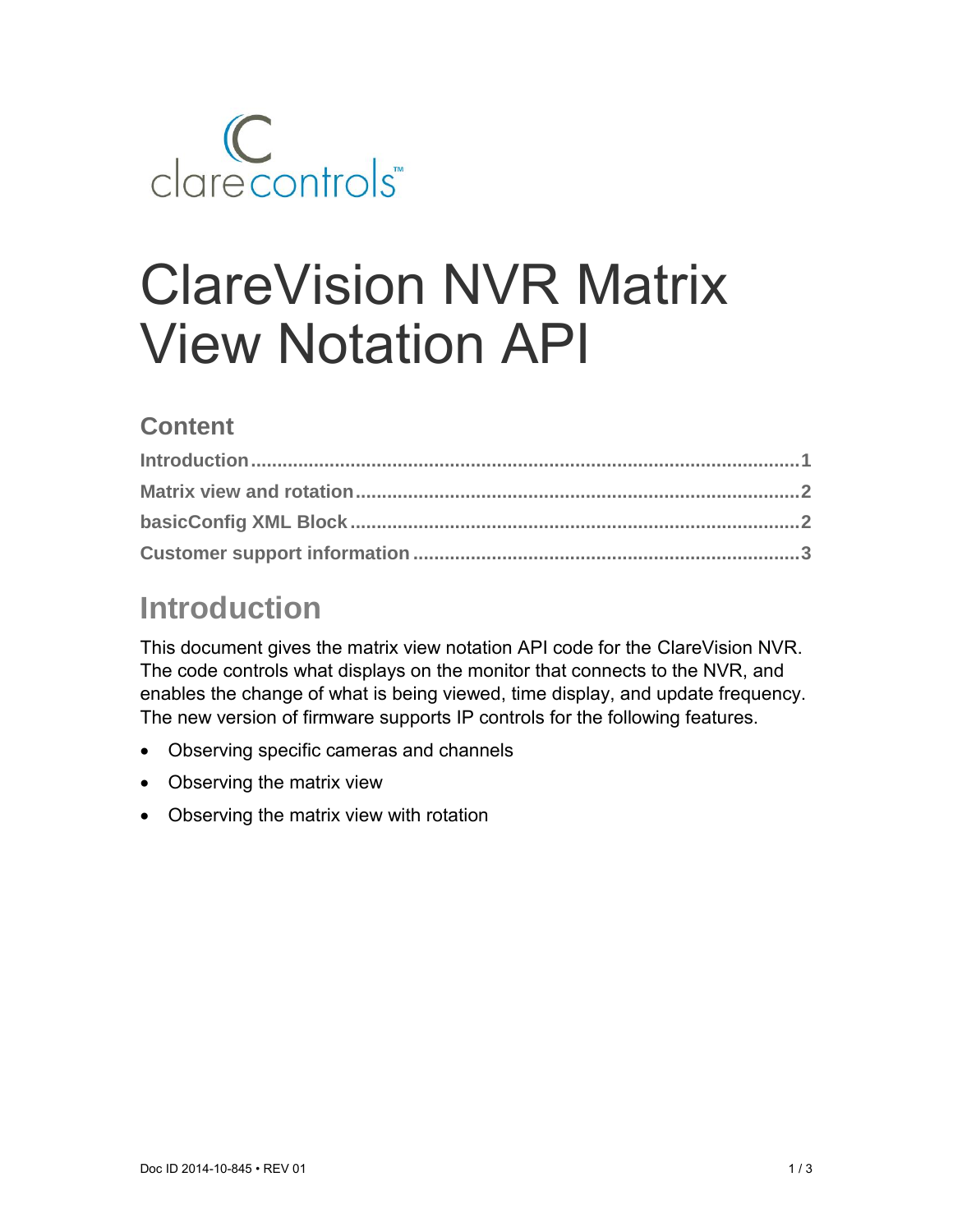### **Matrix view and rotation**

#### **/ISAPI/System/Video/Preview/1**

| <b>URI</b>                                                                           | /ISAPI/System/Video/Preview/1                                                                                                                                                                  |                                       |  |  |
|--------------------------------------------------------------------------------------|------------------------------------------------------------------------------------------------------------------------------------------------------------------------------------------------|---------------------------------------|--|--|
|                                                                                      | Function matrix view and view rotation settings                                                                                                                                                |                                       |  |  |
| <b>Methods</b>                                                                       |                                                                                                                                                                                                |                                       |  |  |
|                                                                                      | <b>Inbound Data</b>                                                                                                                                                                            | <b>Return Result</b>                  |  |  |
| <b>GET</b>                                                                           | <preview></preview>                                                                                                                                                                            |                                       |  |  |
| <b>PUT</b>                                                                           |                                                                                                                                                                                                |                                       |  |  |
| <b>Notes</b>                                                                         | 1. Different values of the ID stand for different view modes:<br>1 refers to 1*1, 2 refers to $2*2$ , 3 refers to 1+5, 4 refers to 1+7, 5 refers to<br>3*3, 6 refers to 4*4.                   |                                       |  |  |
|                                                                                      | 2. Example URL: http://172.5.5.92/ISAPI/System/Video/Preview/1                                                                                                                                 |                                       |  |  |
|                                                                                      | 3. Do not set the ID value beyond the capacity for the device. For example,<br>an 8 channel device has 5 view modes $(1*1, 2*2, 1+5, 1+7, 3*3)$ , so the ID<br>value must be no larger than 5. |                                       |  |  |
| <b>basicConfig XML Block</b>                                                         |                                                                                                                                                                                                |                                       |  |  |
| $\langle$ ?xml version="1.0" encoding="UTF-8" ?>                                     |                                                                                                                                                                                                |                                       |  |  |
| <preview version="1.0" xmlns="http://www.isapi.org/ver20/XMLSchema"></preview>       |                                                                                                                                                                                                |                                       |  |  |
| <previewrelationlist></previewrelationlist>                                          |                                                                                                                                                                                                |                                       |  |  |
|                                                                                      | <previewrelation></previewrelation>                                                                                                                                                            |                                       |  |  |
|                                                                                      | $\langle id \rangle$ = $\langle id \rangle$<br>//id refers to different view modes                                                                                                             |                                       |  |  |
|                                                                                      | <viewmode>1</viewmode>                                                                                                                                                                         | //number of windows of different view |  |  |
| modes (1, 4, 6, 8, 9, 16)                                                            |                                                                                                                                                                                                |                                       |  |  |
| <dwelltime>5</dwelltime><br>//rotation time(unit :second)<br>(5,10,20,30,60,120,300) |                                                                                                                                                                                                |                                       |  |  |
| $\langle$ PreviewRelation>                                                           |                                                                                                                                                                                                |                                       |  |  |
| <previewrelation></previewrelation>                                                  |                                                                                                                                                                                                |                                       |  |  |
| $\langle id \rangle$ 2 $\langle id \rangle$                                          |                                                                                                                                                                                                |                                       |  |  |
|                                                                                      | <viewmode>4</viewmode>                                                                                                                                                                         |                                       |  |  |
|                                                                                      | <dwelltime>10</dwelltime>                                                                                                                                                                      |                                       |  |  |
| $\langle$ PreviewRelation>                                                           |                                                                                                                                                                                                |                                       |  |  |
| <previewrelation></previewrelation>                                                  |                                                                                                                                                                                                |                                       |  |  |
|                                                                                      | $\langle id \rangle$ 3 $\langle id \rangle$                                                                                                                                                    |                                       |  |  |
|                                                                                      | <viewmode>6</viewmode>                                                                                                                                                                         |                                       |  |  |
|                                                                                      | <dwelltime>20</dwelltime>                                                                                                                                                                      |                                       |  |  |